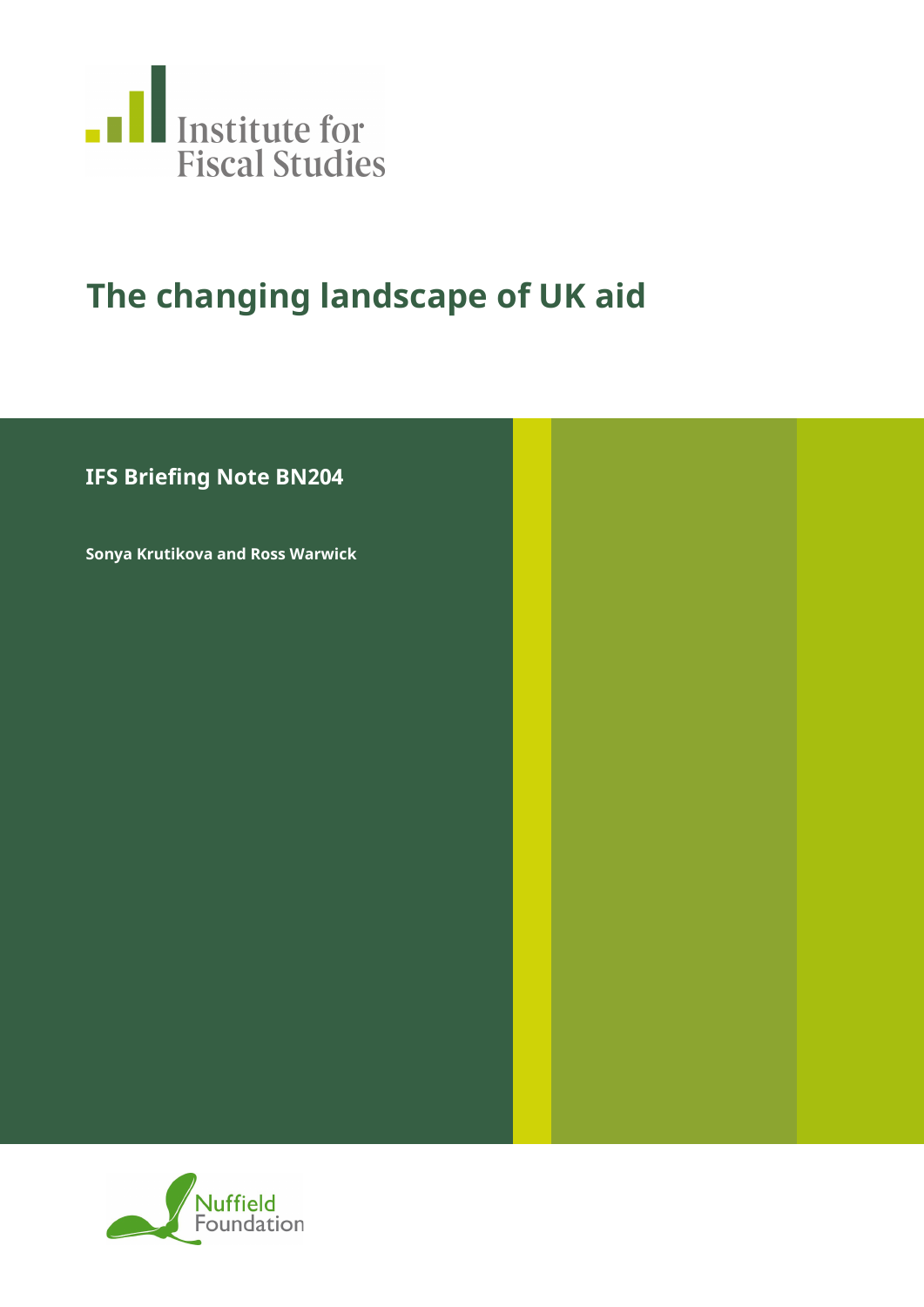## **The changing landscape of UK aid**

#### **Sonya Krutikova and Ross Warwick**

*Copy-edited by Judith Payne*

*Published by*

**The Institute for Fiscal Studies, 2017**

ISBN 978-1-911102-49-6

IFS Election 2017 analysis is being produced with funding from the Nuffield Foundation as part of its work to ensure public debate in the run-up to the general election is informed by independent and rigorous evidence. For more information, go to [http://www.nuffieldfoundation.org.](http://www.nuffieldfoundation.org/)

The authors would like to thank Carl Emmerson and Paul Johnson for useful comments. All errors are the authors' own.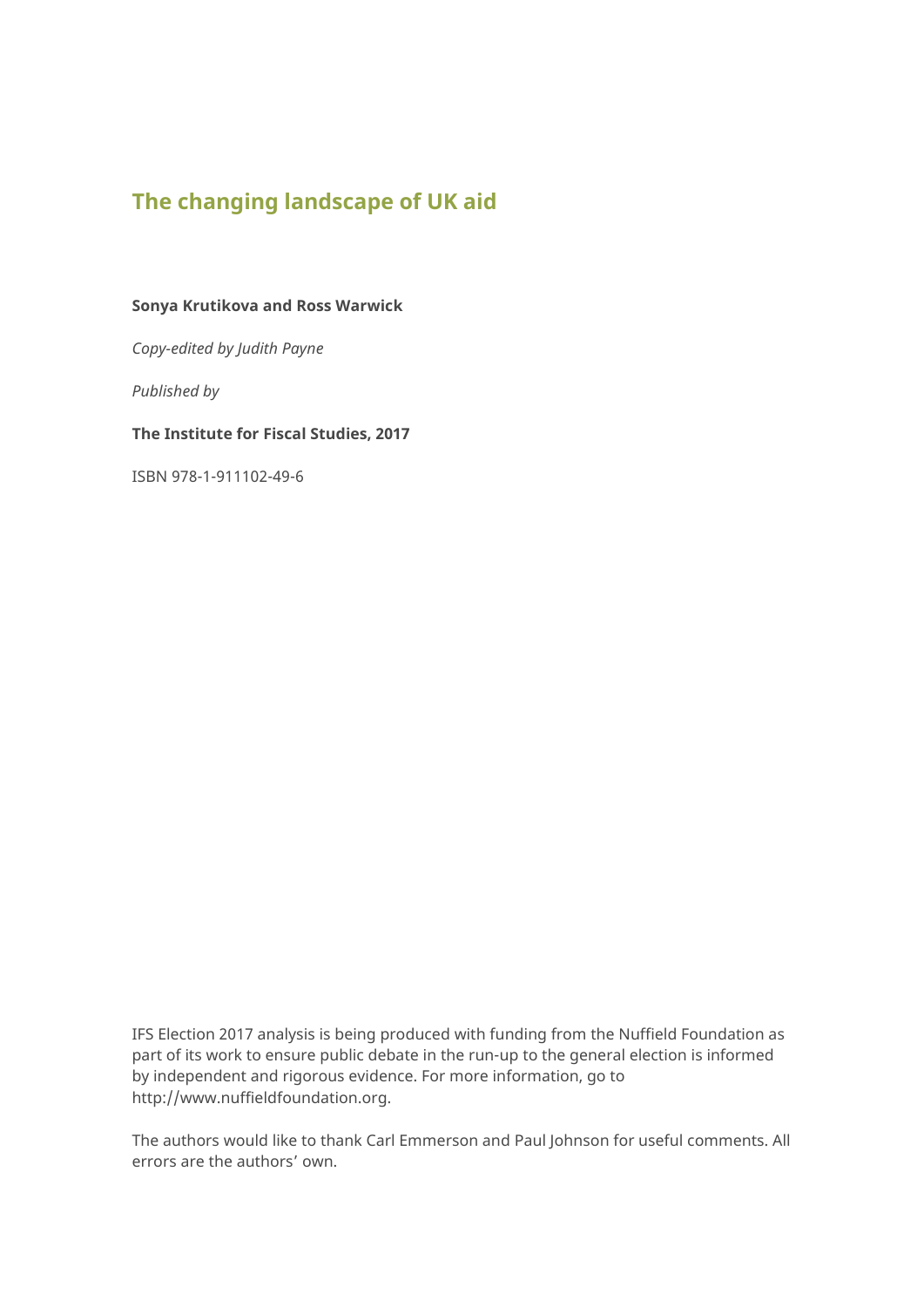# **Executive Summary**

## **Key findings**

- 1. In line with the pledge made at the 2005 G8 Summit in Gleneagles, the UK reached the target for official development assistance (ODA) spending of 0.7% of gross national income (GNI) in 2013 and has since maintained it. To achieve this, UK ODA spending has nearly doubled between 2005 and 2016, from £7.4 billion to £13.6 billion (in today's terms). Given current growth forecasts, continued commitment to the 0.7% target would mean an increase in ODA spending by another £1 billion between 2017 and 2021.
- 2. UK adherence to the ODA target is all the more notable in the context of cuts to many other budgets. Spending by the Department for International Development (DFID, which does the majority but not all of ODA spending) rose by 24% (£2 billion) between 2010–11 and 2016–17. The average for other government departments, outside of the health, education and defence, was a cut of 28% (£48.8 billion).
- 3. Globally, the UK was one of just eight countries that met the ODA target in 2016. Of the 15 EU countries that made the pledge in 2005, only the UK and Germany have risen to the challenge since then. In fact, the majority (eight) of these 15 countries have reduced their ODA spending as a proportion of GNI since 2005.
- 4. Bilateral aid makes up almost two-thirds of UK ODA. In 2015, the top five recipients of UK bilateral ODA were Pakistan, Ethiopia, Afghanistan, Nigeria and Syria. A sixth of all bilateral ODA was spent on humanitarian aid. A significant proportion of this money went on provision of aid to Sierra Leone for dealing with the Ebola crisis, as well as Syria, Yemen and South Sudan.
- 5. Internationally, the UK is seen as a leader in shaping the global development agenda. DFID scores highly on the international Aid Transparency Index and, within the UK, ODA spending is among the most scrutinised parts of UK government spending.
- 6. There has been a recent shift in the strategic focus of the UK aid strategy. Growing importance is now attached to promotion of the UK's national interest. A key mechanism for achieving this, as set out in the 2015 aid strategy, has been to direct the aid budget away from DFID to other government departments and crossgovernment initiatives. Between 2014 and 2016, there was a 12 percentage point drop in the proportion of the ODA budget received by DFID, so that by 2016 more than a quarter of the aid budget (£3.5 billion) was being spent outside DFID, up from 14% two years earlier.
- 7. Within the UK and internationally, this direction of travel has raised some concerns: first, that it will reduce focus on global poverty alleviation, identified as a necessary target of UK ODA in UK law; and second, that the current statutory framework is not sufficient to ensure that poverty alleviation remains an objective of all UK ODA spending – not just DFID's.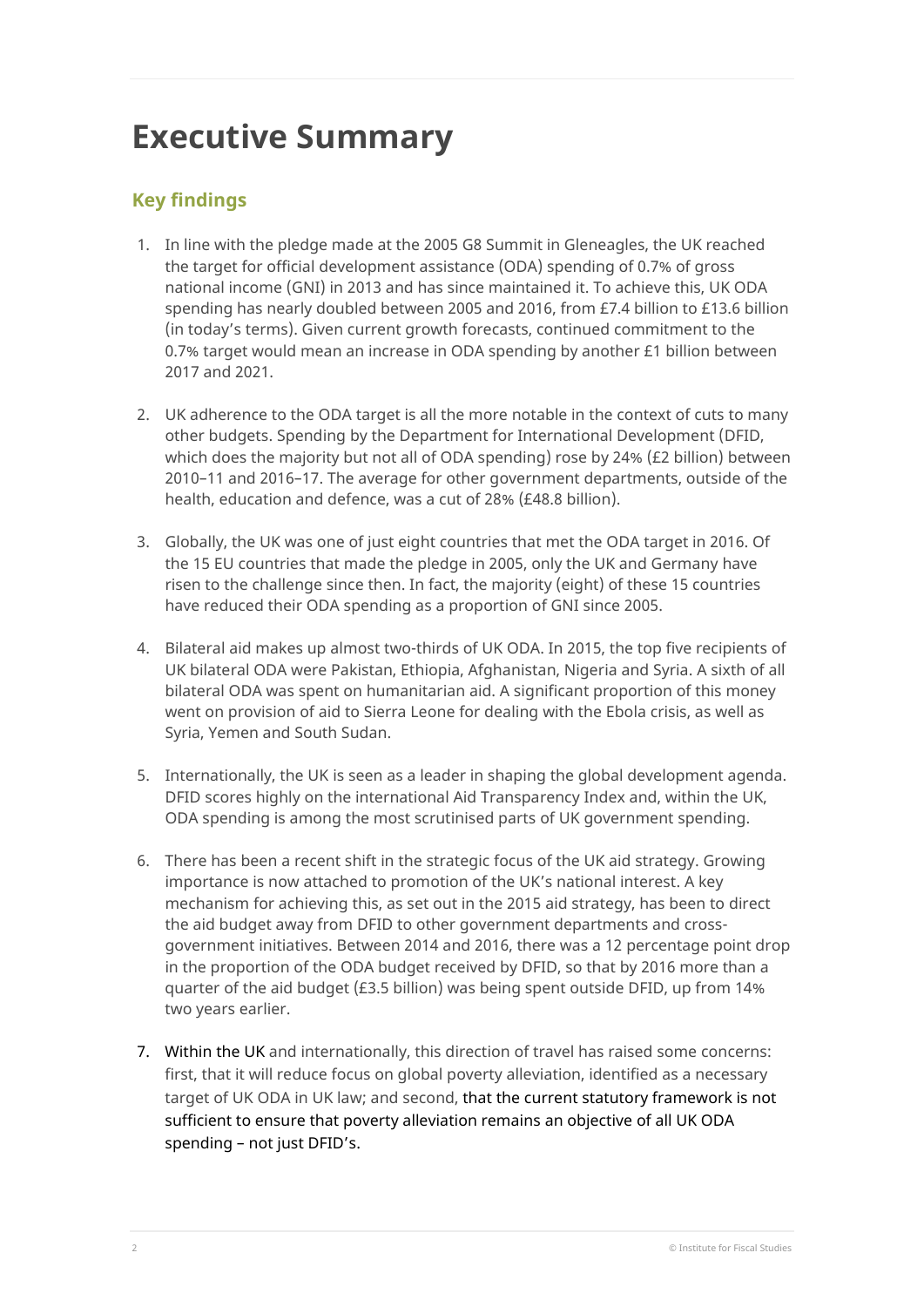## **UK expenditure on official development assistance has almost doubled over the last decade**



**Figure 1. Historical and forecast total real UK spend on official development assistance (ODA)**

In line with the pledge made at the 2005 G8 Summit in Gleneagles, Scotland, the UK reached the target for official development assistance (ODA) spending of 0.7% of gross national income (GNI) in 2013 and has since maintained it. The target was agreed and set out in a 1970 UN resolution. Specific pledges to meet it, however, were only made by EU15 countries in 2005. Having met the target, the UK put it into law under the coalition government, with cross-party support, in the International Development (Official Development Assistance Target) Act 2015.

Figure 1 shows the evolution of UK ODA since 1960 in terms of total amounts (in 2017–18 prices) and as a percentage of GNI. Real ODA spending remained mostly flat between 1960 and 2000, falling as a proportion of GNI. Since then, there has been a steady steep rise in both. In order to reach the 2005 G8 Summit pledge, UK ODA spending has nearly doubled between 2005 and 2016, from £7.4 billion to £13.6 billion.

Theresa May has recently committed to continue honouring the 0.7% pledge. This would mean an increase of ODA spending by £1 billion between 2017 and 2021 (given current growth forecasts), as shown in Figure 1.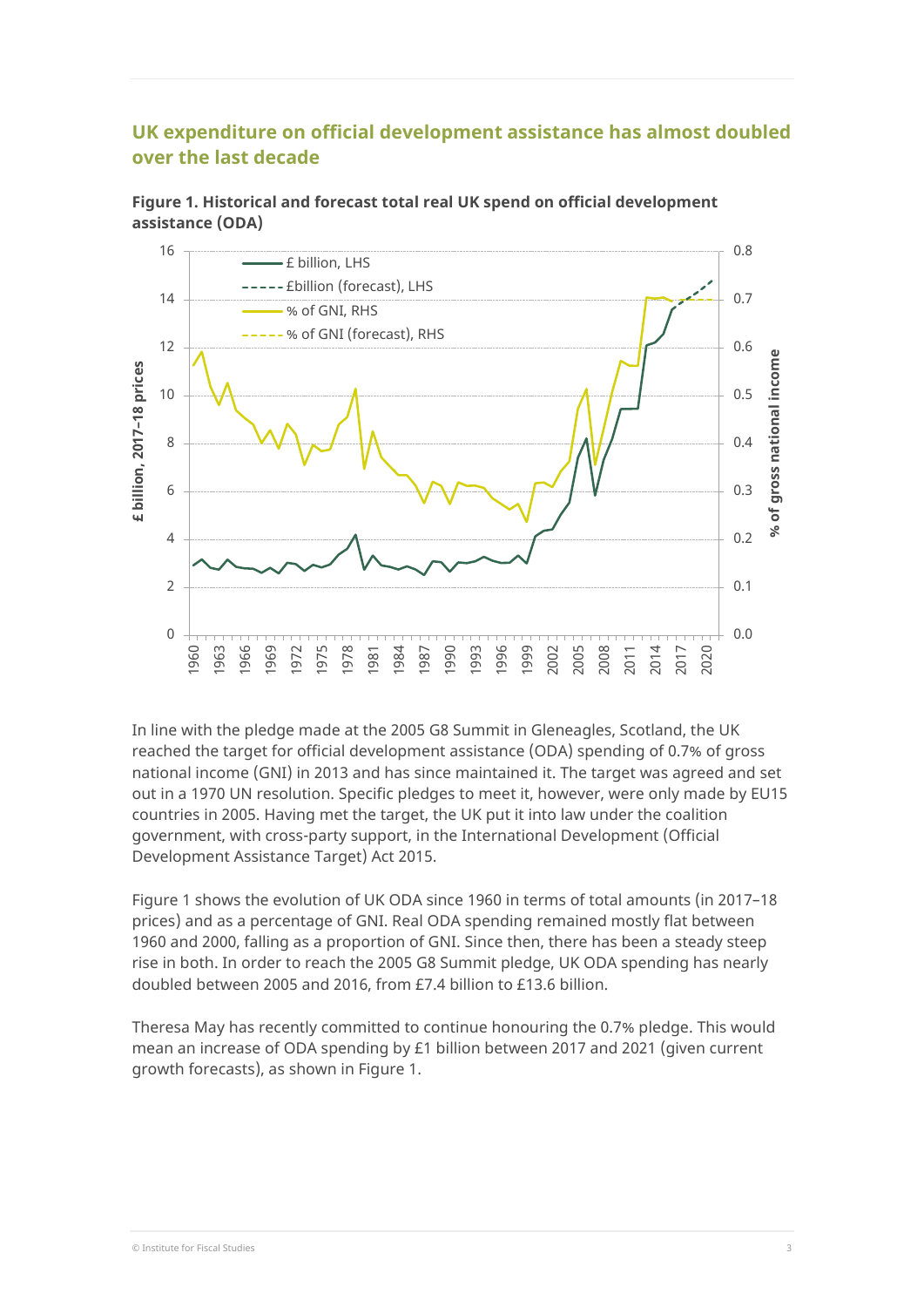## **While less than two pence in every pound spent by government goes on ODA, the Department for International Development is among a minority of government departments to see increases in real spending**



**Figure 2. Planned real change to departmental expenditure limits, by department a) Per cent increase**

UK adherence to the ODA target is all the more notable in the context of cuts to departmental spending that have taken place since 2010–11 and are planned by 2019–20. Figure 2a shows that the Department for International Development (DFID), which receives most of the ODA budget, [1](#page-4-0) is among a minority of government departments that have seen a real increase in spending between 2010–11 and 2016–17; the majority have seen substantial cuts. By 2019–20, the DFID budget is planned to be nearly 50% bigger than it was in 2010–11, while departmental spending on average is set to be 9% lower in real terms. Since DFID's spending makes up less than 2% of total public spending, however, the increases it has seen since 2010–11 make up just over a sixth of those seen by the Department of Health and are just over half the size of increases for the Department for Education (Figure 2b).

<span id="page-4-0"></span>Note that Figures 2a and 2b do not reflect the full scale of changes to ODA spending. The international development category includes the ODA allocation to DFID. As shown in Table 1 later, based on preliminary figures, more than a quarter of ODA was allocated to other government departments and cross-government funds in 2016. Figures 2a and 2b include the non-DFID ODA budget in departmental expenditure limits for the departments that it was allocated to.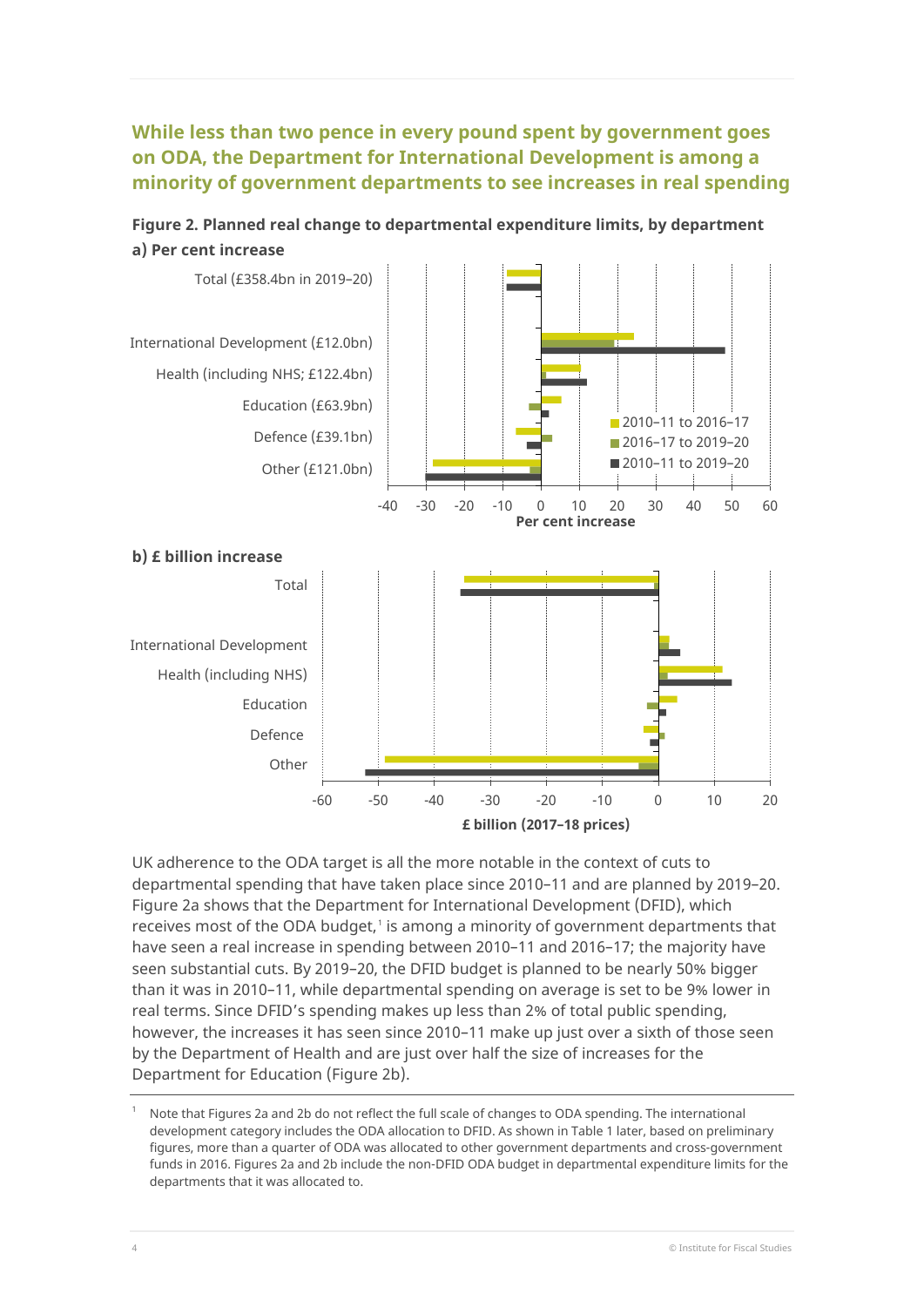## **The UK is one of only six OECD DAC countries to meet the UN target of 0.7% of GNI to be spent on ODA in 2016**



**Figure 3. ODA as a percentage of GNI in OECD DAC countries in 2016**

The 1970 UN resolution is endorsed by all but two<sup>[2](#page-5-0)</sup> of the 30 countries that are members of the OECD Development Assistance Committee (DAC) – a forum for promotion of policies that contribute to sustainable development. A country-specific commitment to meet the target by 2015 was made by the EU15 countries at the 2005 G8 summit. Yet by 2016 the UK was one of only six DAC countries and five EU15 $3$  countries that were meeting this aim (in Figure 3, note that the Netherlands had also met this level of spending in every year but two from 197[4](#page-5-2) to 2015).<sup>4</sup> Furthermore, among the five EU countries meeting the target in 2016, two (Denmark and Sweden) have done so since 1975 and Luxembourg has done so since 2000; the UK was joined by Germany in 2016 as the only countries to rise to the challenge since the 2005 pledge. By 2016, average ODA spending by individual DAC countries reached less than half of the 0.7% target, at 0.32%, though it was above this average for the majority of the EU15 countries.

<span id="page-5-2"></span><sup>4</sup> Additionally, two non-DAC countries met this target in 2016 – Turkey and United Arab Emirates.

<span id="page-5-0"></span>Switzerland and the US are exceptions.

<span id="page-5-1"></span><sup>3</sup> The EU15 countries are Austria, Belgium, Denmark, Finland, France, Germany, Greece, Ireland, Italy, Luxembourg, Netherlands, Portugal, Spain, Sweden and the United Kingdom. These were the member countries prior to the accession of 10 additional candidate countries in 2004.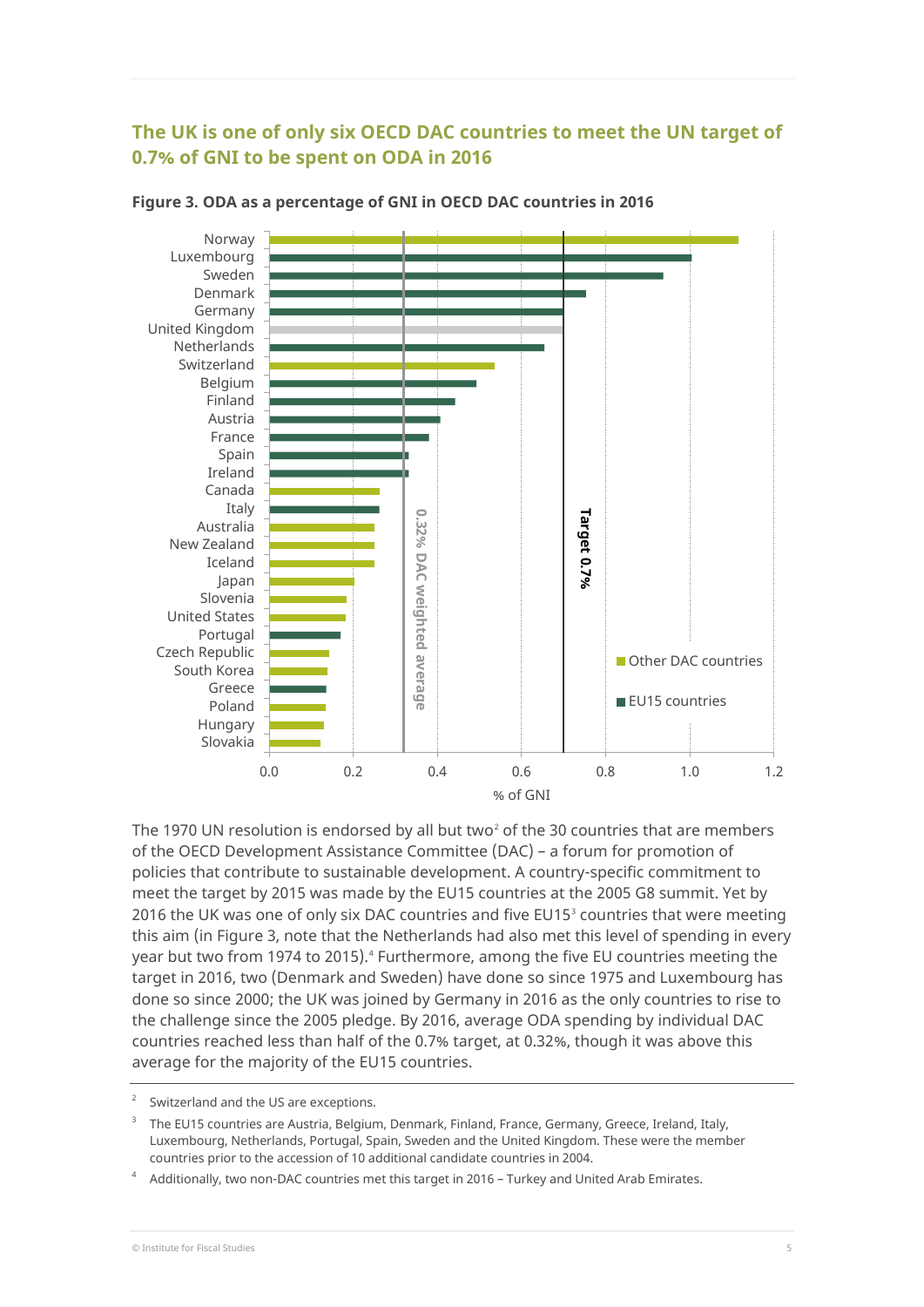## **UK increase in ODA spending over the last decade is highest among DAC countries**



**Figure 4. Increase in ODA as a percentage of GNI in OECD DAC countries between 2006 and 2016**

Furthermore, the majority (eight) of the EU15 countries have, in fact, reduced their ODA spending as a proportion of GNI since 2005. Figure 4 shows that out of the 11 DAC countries that are in this category, EU15 countries (dark green bars) occupy the top seven places in terms of the size of cuts. For example, not only does Portugal spend relatively little but it has also reduced its spending considerably over the last decade. In contrast, at 0.25 percentage points, the UK has increased its ODA spending as a proportion of GNI by more than any other DAC country in the time since 2006.

The UK's success in honouring its ODA commitments despite difficult economic conditions is widely recognised. The most recent OECD DAC peer review of UK international development policy acknowledges this and identifies the UK as leading in shaping the global development agenda.<sup>[5](#page-6-0)</sup>

<span id="page-6-0"></span><sup>5</sup> OECD, *OECD Development Co-operation Peer Reviews: United Kingdom 2014*[, http://www.oecd.org/dac/oecd](http://www.oecd.org/dac/oecd-development-co-operation-peer-reviews-united-kingdom-2014-9789264226579-en.htm)[development-co-operation-peer-reviews-united-kingdom-2014-9789264226579-en.htm.](http://www.oecd.org/dac/oecd-development-co-operation-peer-reviews-united-kingdom-2014-9789264226579-en.htm)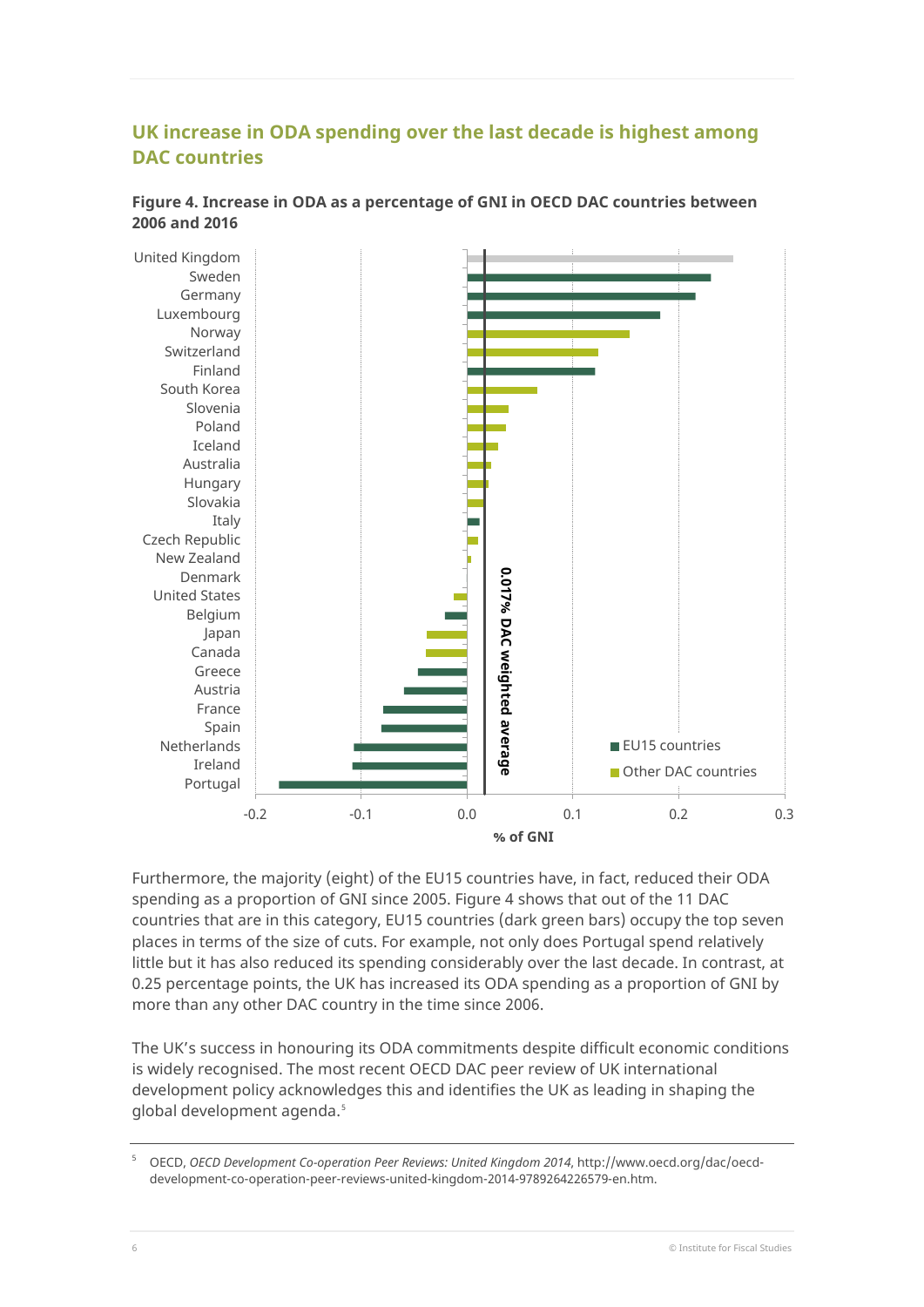## **Most UK aid continues to be disbursed bilaterally. Over the last decade, the amount going to humanitarian aid has more than doubled**

UK ODA is delivered through bilateral and multilateral channels. Bilateral aid goes to specific countries, regions or programmes (sometimes through multilateral agencies). Spending of bilateral aid is controlled entirely by the donor, while multilateral aid is channelled through organisations engaged in development work, with little condition on exactly how the funds are to be spent.

Based on provisional figures for 2016, nearly two-thirds (64%) of UK ODA was delivered as bilateral aid. Just over half of this bilateral aid was region specific, with Africa receiving the largest proportion (57%) among the regions. The top five recipients of UK bilateral ODA were Pakistan, Ethiopia, Afghanistan, Nigeria and Syria.



#### **Figure 5. Sectoral breakdown of UK bilateral ODA spend in 2015**

Figure 5 shows a sectoral breakdown of bilateral aid spending for 2015. Humanitarian aid is the single biggest category, accounting for one-sixth (16.5%) of total bilateral aid. A significant proportion of this money was spent on provision of aid to Sierra Leone (for dealing with the Ebola crisis), as well as Syria, Yemen and South Sudan.

Most of UK multilateral aid (57%) went through two partners in 2015 – the World Bank and the European Commission. More than a quarter was disbursed by the International Development Association (IDA), which is part of the World Bank Group; a further third was allocated to the European Commission. In a recent DFID review of its multilateral aid programme, IDA was one of three (out of 38) partners to receive the highest possible score in terms of matching with UK development objectives as well as organisational strength. [6](#page-7-0)

<span id="page-7-0"></span><sup>6</sup> Department for International Development, *Raising the Standard: The Multilateral Development Review 2016*, [https://www.gov.uk/government/publications/raising-the-standard-the-multilateral-development-review-](https://www.gov.uk/government/publications/raising-the-standard-the-multilateral-development-review-2016)[2016.](https://www.gov.uk/government/publications/raising-the-standard-the-multilateral-development-review-2016)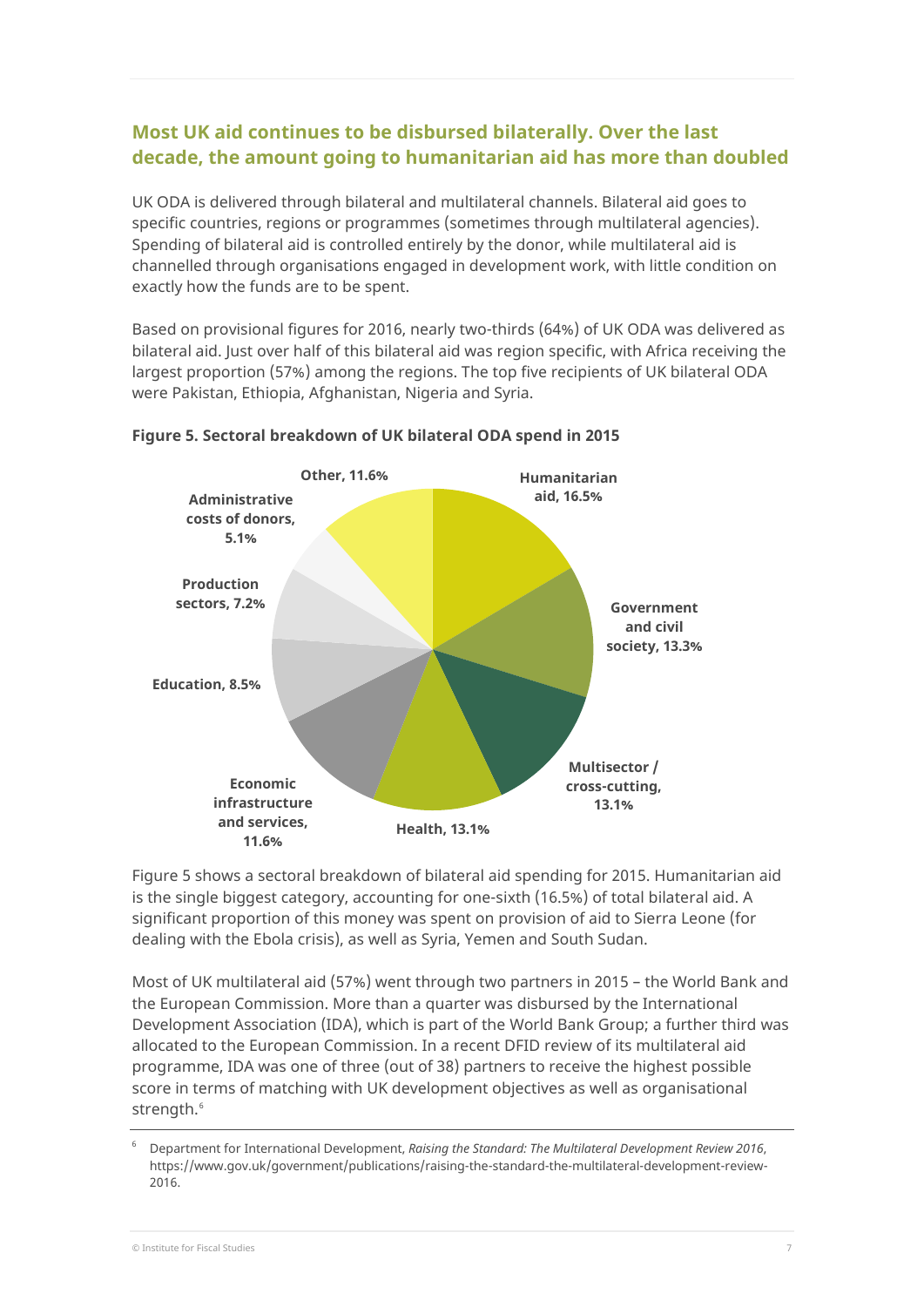### **DFID spending has been highly scrutinised and highly rated**

According to DFID, key principles underlying its aid allocation decisions include: present need (levels of extreme poverty); aid effectiveness (the degree to which aid can translate into poverty reduction in a particular context); future need; and countries' own ability to finance their poverty needs.

While aid effectiveness is difficult to measure, recent reports from the parliamentary International Development Committee (IDC) point out that foreign aid is the most scrutinised part of UK government spending, monitored by the IDC, the National Audit Office and the Independent Commission for Aid Impact (ICAI). As the department disbursing most of UK ODA, DFID scores highly on the international Aid Transparency Index. The most recent 2014 peer review of UK aid strategy by the OECD was also largely positive about the country's performance, highlighting the UK's leadership of the global development agenda, DFID as a forward-looking mission-driven department well positioned to manage efficiently and effectively, and the UK's strengths in its approach to corruption and its political drive to achieve results.<sup>[7](#page-8-0)</sup>

A number of directions for improvement were also identified, emphasising the need for better systems to ensure coherence in aid spending across the whole of the government, to minimise spending targets and to streamline the management process. A further challenge, flagged in the recent IDC report, is for the nature of the UK's aid spending to be better communicated to the public.

<span id="page-8-0"></span><sup>7</sup> OECD, *OECD Development Co-operation Peer Reviews: United Kingdom 2014*[, http://www.oecd.org/dac/oecd](http://www.oecd.org/dac/oecd-development-co-operation-peer-reviews-united-kingdom-2014-9789264226579-en.htm)[development-co-operation-peer-reviews-united-kingdom-2014-9789264226579-en.htm.](http://www.oecd.org/dac/oecd-development-co-operation-peer-reviews-united-kingdom-2014-9789264226579-en.htm) International Development Committee, *UK Aid: Allocation of Resources: Interim Report*, Third Report of Session 2015–16, HC 927[, https://www.publications.parliament.uk/pa/cm201516/cmselect/cmintdev/927/927.pdf.](https://www.publications.parliament.uk/pa/cm201516/cmselect/cmintdev/927/927.pdf) International Development Committee, *UK Aid: Allocation of Resources*, Seventh Report of Session 2016–17, HC 100[, https://www.publications.parliament.uk/pa/cm201617/cmselect/cmintdev/100/100.pdf.](https://www.publications.parliament.uk/pa/cm201617/cmselect/cmintdev/100/100.pdf)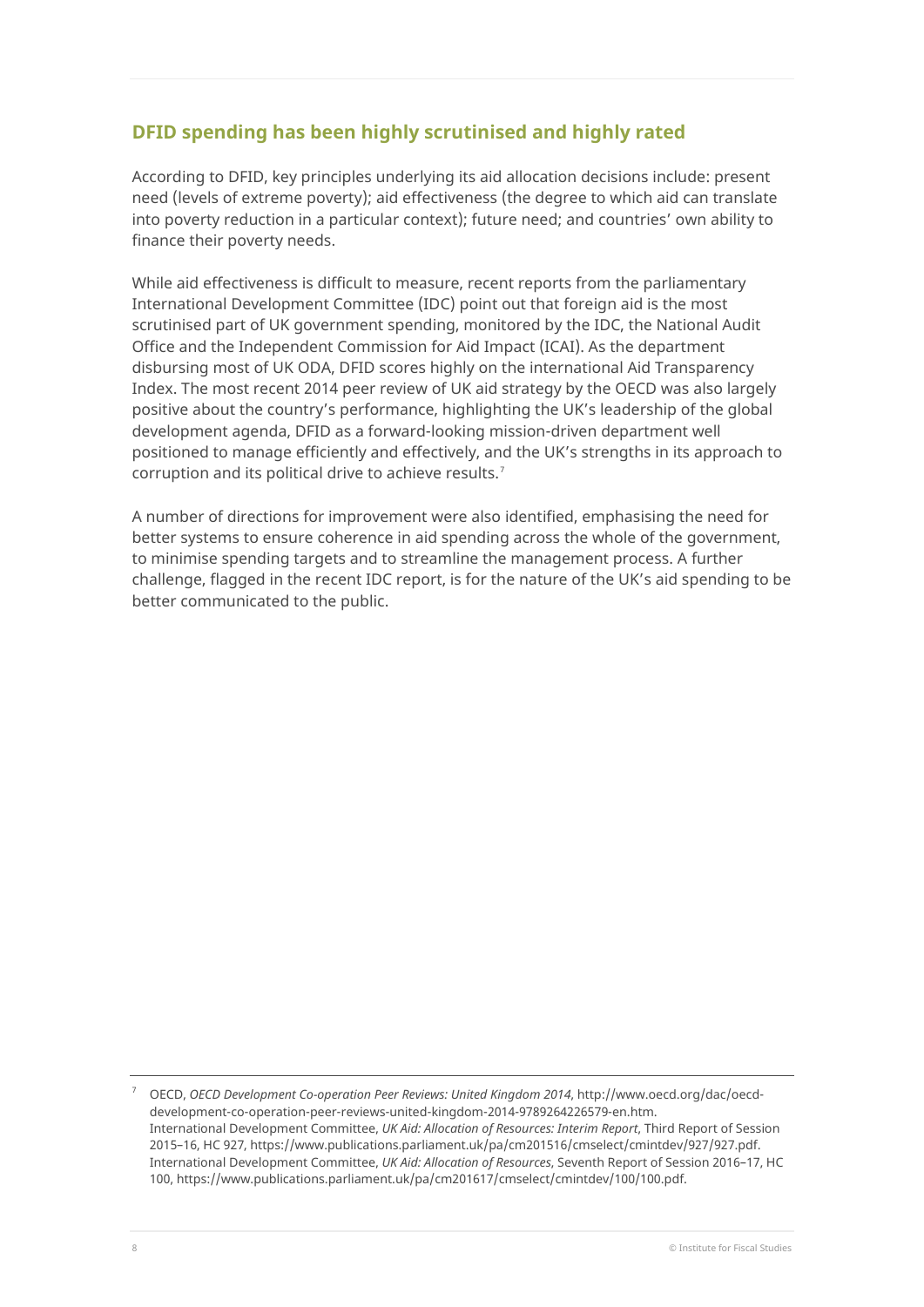## **In line with the 2015 aid strategy, a growing proportion of the aid budget is allocated away from DFID to other departments and crossgovernment initiatives**

|                                 | 2014        |        | 2016   |        | Change   |
|---------------------------------|-------------|--------|--------|--------|----------|
|                                 | £m          | Share  | £m     | Share  | % points |
| DFID, of which:                 | 10,501      | 86.2%  | 10,051 | 74.0%  | $-12.2%$ |
| <b>EU</b> attribution           | 389         | 3.2%   | 507    | 3.7%   | 0.5%     |
| Total non-DFID, of which:       | 1,683       | 13.8%  | 3,536  | 26.0%  | 12.2%    |
| <b>BEIS</b>                     | 281         | 2.3%   | 700    | 5.2%   | 2.9%     |
| <b>CSSF</b>                     | 188         | 1.5%   | 585    | 4.3%   | 2.8%     |
| Foreign & Commonwealth Office   | 381         | 3.1%   | 521    | 3.8%   | 0.7%     |
| Home Office                     | 142         | 1.2%   | 368    | 2.7%   | 1.6%     |
| <b>HM Treasury</b>              | 0           | 0.0%   | 73     | 0.5%   | 0.5%     |
| <b>DEFRA</b>                    | 60          | 0.5%   | 68     | 0.5%   | 0.0%     |
| Department of Health            | 12          | 0.1%   | 46     | 0.3%   | 0.2%     |
| <b>Department for Education</b> | 0           | 0.0%   | 39     | 0.3%   | 0.3%     |
| <b>Prosperity Fund</b>          | $\mathbf 0$ | 0.0%   | 38     | 0.3%   | 0.3%     |
| Other                           | 14          | 0.1%   | 28     | 0.2%   | 0.1%     |
| Other contributors, of which:   | 607         | 5.0%   | 1,071  | 7.9%   | 2.9%     |
| EU attribution (non-DFID)       | 436         | 3.6%   | 486    | 3.6%   | 0.0%     |
| <b>IMF PRGT</b>                 | 0           | 0.0%   | 454    | 3.3%   | 3.3%     |
| Other                           | 171         | 1.4%   | 130    | 1.0%   | $-0.3%$  |
| Total                           | 12,184      | 100.0% | 13,587 | 100.0% |          |

#### **Table 1. Changes in the allocation of total UK ODA budget from 2014 to 2016**

In addition to the large increase in UK ODA spending over the last decade, there have been some significant shifts in ODA strategy within the UK. These are set out in a 2015 Treasury policy paper, 'UK aid: tackling global challenges in the national interest'.<sup>[8](#page-9-0)</sup> As the title makes clear, the new strategy places serving the national interest at the heart of the government's approach to how the ODA budget is spent.

A key mechanism for achieving this is directing less of the aid budget through DFID and instead spending it through other government department and cross-government initiatives. Since its inception in 1997, DFID has received most of the ODA budget. Over the five years prior to the publication of the new strategy in 2015, the proportion of the ODA budget received by DFID fluctuated from year to year but overall went down by less than 1 percentage point. Between 2014 and 2016, however, there was a 12 percentage point

<span id="page-9-0"></span><sup>8</sup> HM Treasury, *UK Aid: Tackling Global Challenges in the National Interest*, Cm 9163, 2015, [https://www.gov.uk/government/publications/uk-aid-tackling-global-challenges-in-the-national-interest.](https://www.gov.uk/government/publications/uk-aid-tackling-global-challenges-in-the-national-interest)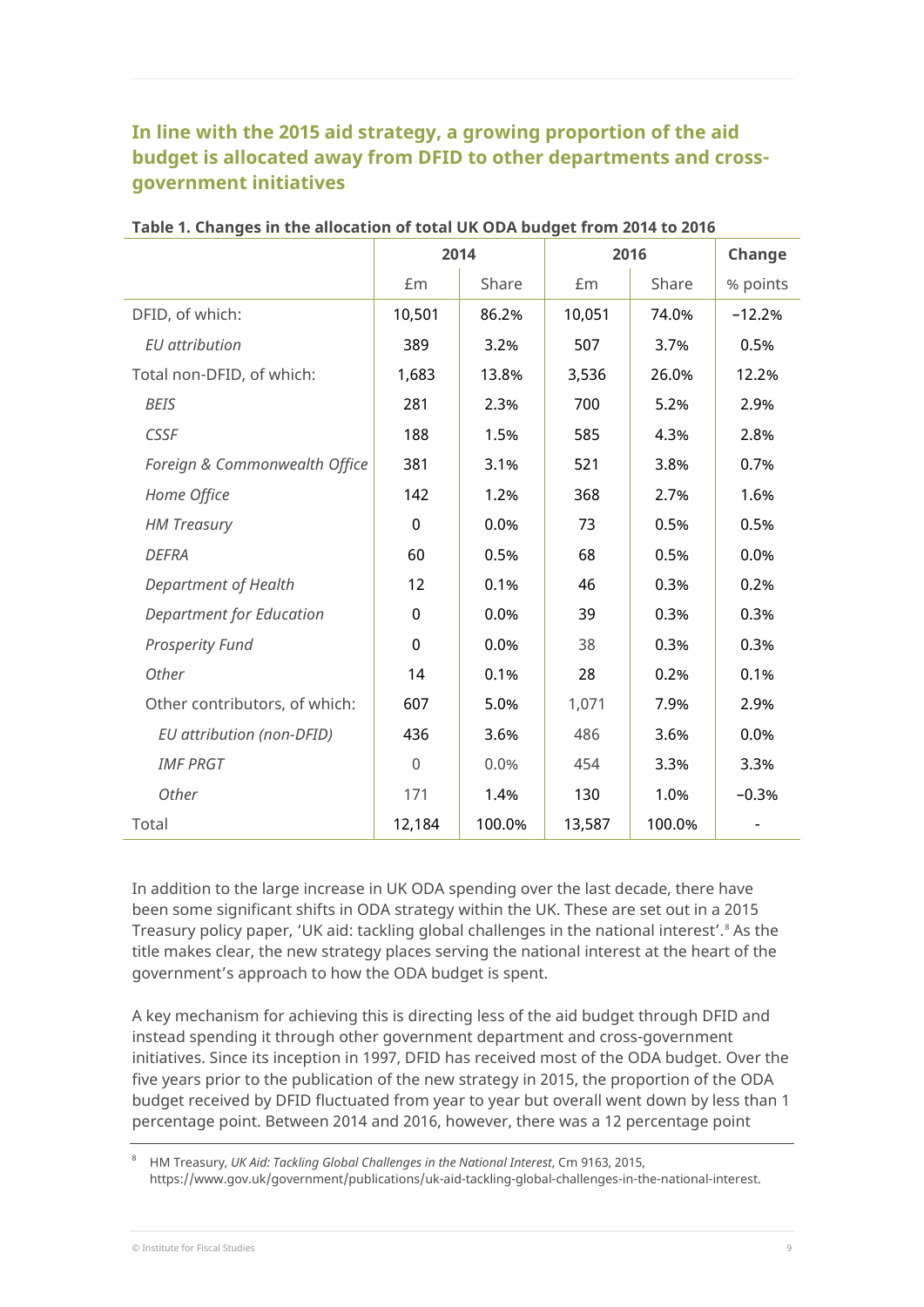drop, so that by 2016 more than a quarter of the aid budget (£3.5 billion) was being spent outside DFID, up from 14% two years earlier (Table 1).

Table 1 shows that most of this change has been driven by increases in ODA allocations to other government departments and cross-government funds. Among the departments, the Department for Business, Energy & Industrial Strategy (BEIS), the Home Office, the Foreign & Commonwealth Office and the Treasury have seen the largest increases. In addition, significant allocations were made to cross-government funds, including the Prosperity Fund and the Conflict, Security & Stabilisation Fund (CSSF). In 2016, the latter disbursed the second-largest proportion of the non-DFID UK ODA budget (4.3%) after **BEIS** 

According to the strategy document, broadly these changes aim to ensure that 'Britain ... not only meets its responsibilities to the world's poorest, but in doing so best serves and protects its own security and interests'. For example, through goals such as improving the business climate, competitiveness and the operation of markets, reforming the energy and financial sectors, and increasing the ability of governments to tackle corruption, the Prosperity Fund is intended to contribute to poverty reduction while creating international business opportunities, including for UK companies.

Within the UK and internationally, this direction of travel has raised some concerns. According to international criteria, spending counts as ODA if it is 'administered with the promotion of the economic development and welfare of developing countries as its main objective'. [9](#page-10-0) UK law further stipulates that 'provision of the assistance [should be] likely to contribute to a reduction in poverty'.  $10$ 

A review of the Prosperity Fund by ICAI flagged a number of concerns, emphasising difficulties in developing programmes that are effective at reconciling poverty reduction with the need to strengthen opportunities for UK firms. [11](#page-10-2) More generally, the most recent 2014 OECD DAC peer review of UK aid strategy, as well as a 2016 report to the House of Commons by the IDC, flag the risk that it will reduce focus on global poverty alleviation given the likely challenges of aligning this target with national interest. [12](#page-10-3) The IDC further highlights a need for a stronger statutory framework within the UK for ensuring that poverty alleviation is the primary objective of all UK ODA spending – not just DFID's – as well as a concern about transparency and accountability of aid spending outside DFID.

So far, Theresa May has made it clear that if she wins the election, she will uphold the UK's commitment to spending 0.7% of GNI on ODA. However, across the main parties, there has been little indication of how this money will be spent and what balance they will aim to strike between national interest and global poverty alleviation goals in UK aid spending going forward.

<sup>9</sup> [http://www.oecd.org/dac/stats/officialdevelopmentassistancedefinitionandcoverage.htm.](http://www.oecd.org/dac/stats/officialdevelopmentassistancedefinitionandcoverage.htm)

<span id="page-10-1"></span><span id="page-10-0"></span><sup>&</sup>lt;sup>10</sup> International Development Act, 2002.

<span id="page-10-2"></span><sup>11</sup> Independent Commission for Aid Impact, *The cross-government Prosperity Fund* (February, 2017).

<span id="page-10-3"></span><sup>12</sup> OECD, *OECD Development Co-operation Peer Reviews: United Kingdom 2014*[, http://www.oecd.org/dac/oecd](http://www.oecd.org/dac/oecd-development-co-operation-peer-reviews-united-kingdom-2014-9789264226579-en.htm)[development-co-operation-peer-reviews-united-kingdom-2014-9789264226579-en.htm.](http://www.oecd.org/dac/oecd-development-co-operation-peer-reviews-united-kingdom-2014-9789264226579-en.htm) International Development Committee, *UK Aid: Allocation of Resources: Interim Report*, Third Report of Session 2015–16, HC 927[, https://www.publications.parliament.uk/pa/cm201516/cmselect/cmintdev/927/927.pdf.](https://www.publications.parliament.uk/pa/cm201516/cmselect/cmintdev/927/927.pdf)